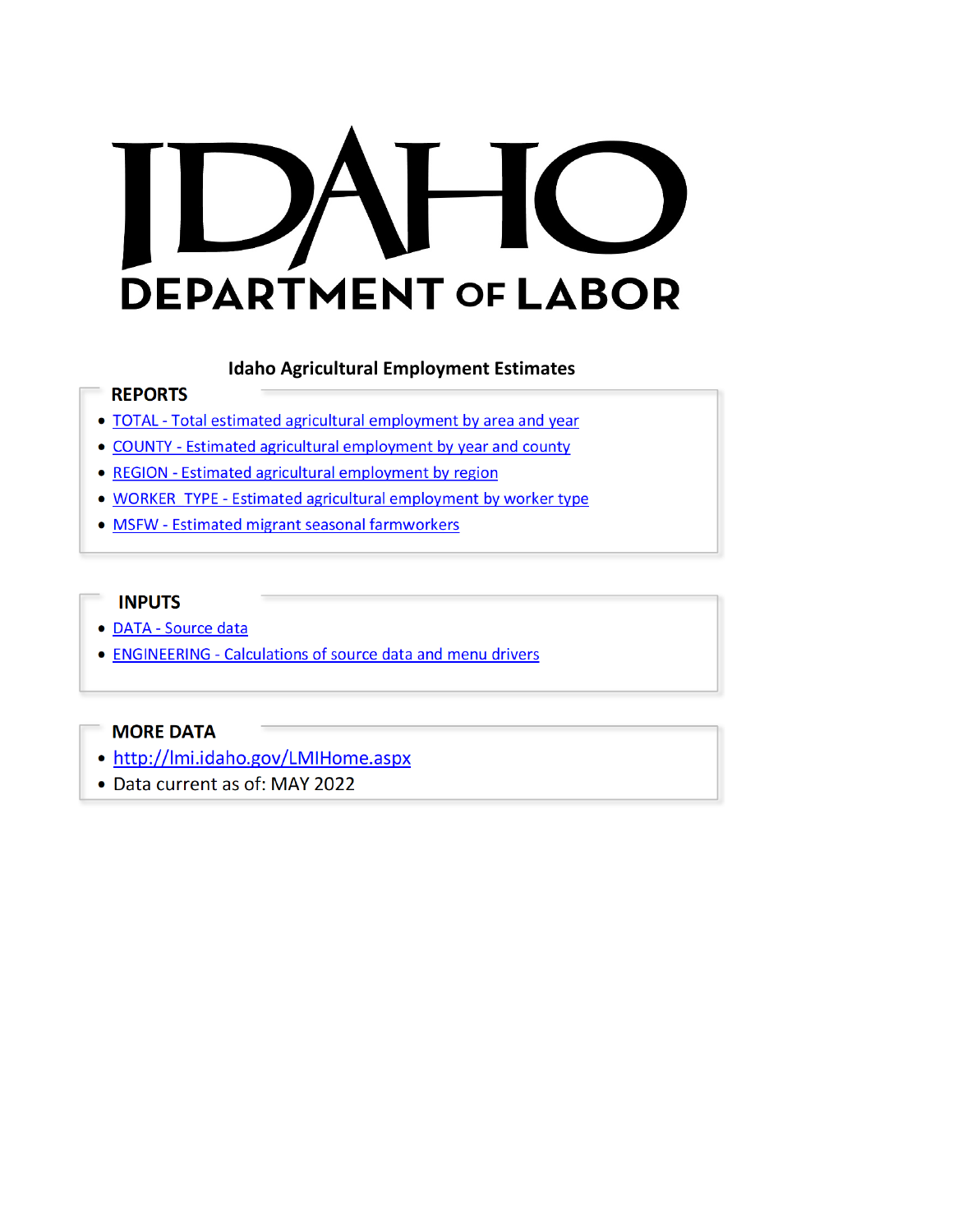

#### **‐‐STATEWIDE AGRICULTURAL EMPLOYMENT‐‐**

|                        | Employment    | <b>YEAR</b> | <b>JAN</b> | <b>FEB</b> | <b>MAR</b>                                                                                 | <b>APR</b> | MAY  | <b>JUN</b> | <b>JUL</b> | <b>AUG</b> | <b>SEP</b> | OCT  | <b>NOV</b> | <b>DEC</b> | <b>AVG</b> | Avg. Yr-To-Yr<br>Chg. | 1-Yr. Line |
|------------------------|---------------|-------------|------------|------------|--------------------------------------------------------------------------------------------|------------|------|------------|------------|------------|------------|------|------------|------------|------------|-----------------------|------------|
| <b>Total Estimated</b> |               | 2022        |            |            | 44,440 45,140 48,128 53,745 54,924                                                         |            |      | #NA        | #NA        | #NA        | #NA        | #NA  | #NA        | #NA        | 49,275     | $-6.1%$               |            |
|                        |               | 2021        |            |            | 44,287 44,991 47,936 53,203 54,407 54,132 54,986 56,221 58,773 62,480 51,078 47,214        |            |      |            |            |            |            |      |            |            | 52,476     | 0.3%                  |            |
|                        |               | 2020        |            |            | 44,033 44,712 47,726 53,194 54,362 54,229 54,916 56,164 58,515 62,195 50,804 47,025 52,323 |            |      |            |            |            |            |      |            |            |            | 0.6%                  |            |
|                        |               | 2019        |            |            | 43,737 44,342 47,415 52,756 53,953 53,896 54,625 55,870 58,177 62,015 50,592 46,793 52,014 |            |      |            |            |            |            |      |            |            |            | 0.4%                  |            |
|                        | قع            | 2018        |            |            | 43,471 44,274 47,098 52,681 53,834 53,790 54,440 55,667 57,933 61,626 50,385 46,540 51,812 |            |      |            |            |            |            |      |            |            |            | 0.7%                  |            |
|                        |               | 2017        |            |            | 43,025 43,701 46,633 52,069 53,192 53,142 54,248 55,589 57,861 61,506 49,993 46,172        |            |      |            |            |            |            |      |            |            | 51,428     |                       |            |
|                        |               |             |            |            |                                                                                            |            |      |            |            |            |            |      |            |            |            |                       |            |
|                        |               | <b>YEAR</b> | <b>JAN</b> | <b>FEB</b> | <b>MAR</b>                                                                                 | <b>APR</b> | MAY  | <b>JUN</b> | <b>JUL</b> | <b>AUG</b> | <b>SEP</b> | OCT  | <b>NOV</b> | <b>DEC</b> |            |                       |            |
|                        |               | 2022        | 0.35       | 0.33       | 0.40                                                                                       | 1.02       | 0.95 | #N/A       | #N/A       | #N/A       | #N/A       | #N/A | #N/A       | #N/A       |            |                       |            |
|                        |               | 2021        | 0.58       | 0.62       | 0.44                                                                                       | 0.02       | 0.08 | $-0.18$    | 0.13       | 0.10       | 0.44       | 0.46 | 0.54       | 0.40       |            |                       |            |
| Year-To-Year           | %Change       | 2020        | 0.68       | 0.83       | 0.66                                                                                       | 0.83       | 0.76 | 0.62       | 0.53       | 0.53       | 0.58       | 0.29 | 0.42       | 0.50       |            |                       |            |
|                        |               | 2019        | 0.61       | 0.15       | 0.67                                                                                       | 0.14       | 0.22 | 0.20       | 0.34       | 0.36       | 0.42       | 0.63 | 0.41       | 0.54       |            |                       |            |
|                        |               | 2018        | 1.04       | 1.31       | 1.00                                                                                       | 1.18       | 1.21 | 1.22       | 0.35       | 0.14       | 0.12       | 0.20 | 0.78       | 0.80       |            |                       |            |
|                        |               |             |            |            |                                                                                            |            |      |            |            |            |            |      |            |            |            |                       |            |
|                        |               | <b>YEAR</b> | <b>JAN</b> | <b>FEB</b> | <b>MAR</b>                                                                                 | <b>APR</b> | MAY  | <b>JUN</b> | <b>JUL</b> | <b>AUG</b> | <b>SEP</b> | ост  | <b>NOV</b> | <b>DEC</b> |            |                       |            |
|                        |               | 2022        | $-5.88$    | 1.58       | 6.62                                                                                       | 11.67      | 2.19 | #N/A       | #N/A       | #N/A       | #N/A       | #N/A | #N/A       | #N/A       |            |                       |            |
|                        |               | 2021        | $-5.82$    | 1.59       | 6.55                                                                                       | 10.99      | 2.26 | $-0.51$    | 1.58       | 2.25       | 4.54       | 6.31 | $-18.25$   | $-7.56$    |            |                       |            |
|                        |               | 2020        | $-5.90$    | 1.54       | 6.74                                                                                       | 11.46      | 2.20 | $-0.24$    | 1.27       | 2.27       | 4.19       | 6.29 | $-18.31$   | $-7.44$    |            |                       |            |
| Month-To               | Month %Change | 2019        | $-6.02$    | 1.38       | 6.93                                                                                       | 11.26      | 2.27 | $-0.11$    | 1.35       | 2.28       | 4.13       | 6.60 | $-18.42$   | $-7.51$    |            |                       |            |
|                        |               | 2018        | $-5.85$    | 1.85       | 6.38                                                                                       | 11.85      | 2.19 | $-0.08$    | 1.21       | 2.25       | 4.07       | 6.37 | $-18.24$   | $-7.63$    |            |                       |            |
|                        |               | 2017        | $-6.25$    | 1.57       | 6.71                                                                                       | 11.66      | 2.16 | $-0.09$    | 2.08       | 2.47       | 4.09       | 6.30 | $-18.72$   | $-7.64$    |            |                       |            |

TOTAL Page 2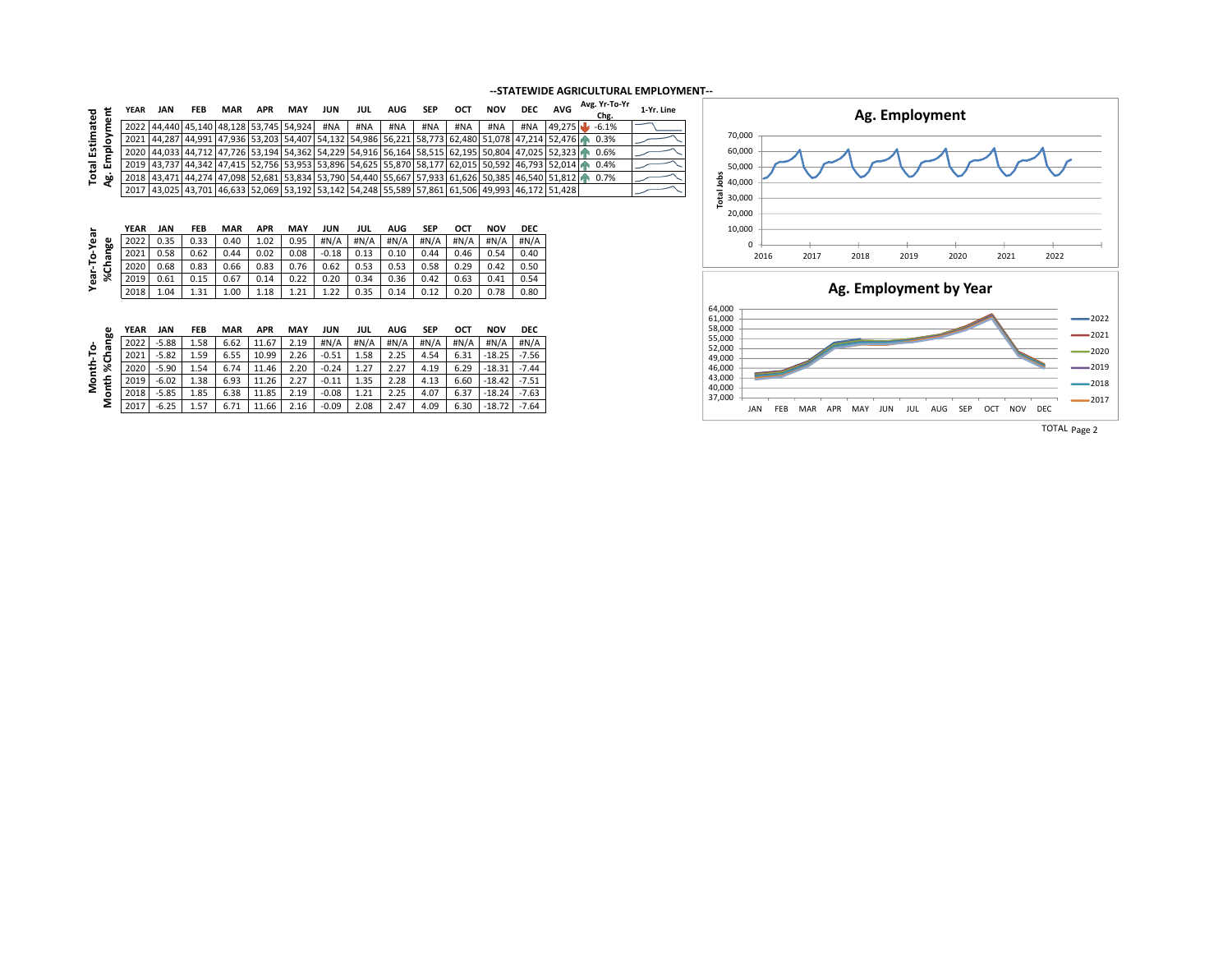| <b>APR</b><br><b>MAY</b><br><b>JUN</b><br><b>JAN</b><br><b>FEB</b><br><b>MAR</b><br>JUL<br>AUG<br>SEP<br>OCT<br><b>NOV</b><br><b>DEC</b><br><b>AVG</b><br><b>FIPS</b><br><b>AREA</b><br>2022<br>2022<br>2022<br>2022<br>2022<br>2022<br>2022<br>2022<br>2022<br>2022<br>2022<br>2022<br>2022<br><b>STATEWIDE</b><br>44,440<br>45,140<br>48,128<br>53,745<br>54,924<br>49,275<br>016<br>#NA<br>#NA<br>#NA<br>#NA<br>#NA<br>#NA<br>#NA<br>001<br><b>ADA</b><br>2,035<br>2,058<br>2,160<br>2,363<br>2,455<br>#NA<br>#NA<br>2,214<br>#NA<br>#NA<br>#NA<br>#NA<br>#NA<br>003<br><b>ADAMS</b><br>218<br>219<br>208<br>211<br>228<br>230<br>#NA<br>#NA<br>#NA<br>#NA<br>#NA<br>#NA<br>#NA<br>877<br>005<br><b>BANNOCK</b><br>797<br>805<br>915<br>935<br>#NA<br>#NA<br>#NA<br>#NA<br>#NA<br>866<br>#NA<br>#NA<br>667<br>007<br><b>BEAR LAKE</b><br>628<br>632<br>674<br>695<br>706<br>#NA<br>#NA<br>#NA<br>#NA<br>#NA<br>#NA<br>#NA<br><b>BENEWAH</b><br>291<br>318<br>394<br>341<br>009<br>286<br>415<br>#NA<br>#NA<br>#NA<br>#NA<br>#NA<br>#NA<br>#NA<br>011<br><b>BINGHAM</b><br>2,698<br>2,771<br>3,059<br>3,696<br>3,610<br>#NA<br>#NA<br>#NA<br>#NA<br>#NA<br>#NA<br>#NA<br>3,167<br>013<br><b>BLAINE</b><br>410<br>415<br>440<br>486<br>#NA<br>#NA<br>#NA<br>448<br>490<br>#NA<br>#NA<br>#NA<br>#NA<br>015<br><b>BOISE</b><br>172<br>172<br>166<br>168<br>177<br>178<br>#NA<br>#NA<br>#NA<br>#NA<br>#NA<br>#NA<br>#NA<br>516<br>554<br>017<br><b>BONNER</b><br>464<br>472<br>641<br>676<br>#NA<br>#NA<br>#NA<br>#NA<br>#NA<br>#NA<br>#NA<br>019<br>1,279<br><b>BONNEVILLE</b><br>1,219<br>1,236<br>1,445<br>1,545<br>#NA<br>#NA<br>#NA<br>#NA<br>#NA<br>#NA<br>#NA<br>1,345<br>582<br>021<br><b>BOUNDARY</b><br>449<br>463<br>526<br>710<br>762<br>#NA<br>#NA<br>#NA<br>#NA<br>#NA<br>#NA<br>#NA<br>434<br>023<br><b>BUTTE</b><br>422<br>425<br>466<br>487<br>#NA<br>#NA<br>#NA<br>#NA<br>#NA<br>#NA<br>#NA<br>447<br>025<br>231<br>243<br>247<br><b>CAMAS</b><br>229<br>264<br>266<br>#NA<br>#NA<br>#NA<br>#NA<br>#NA<br>#NA<br>#NA<br><b>CANYON</b><br>5,043<br>027<br>4,526<br>4,700<br>5,118<br>5,436<br>5,434<br>#NA<br>#NA<br>#NA<br>#NA<br>#NA<br>#NA<br>#NA<br>029<br><b>CARIBOU</b><br>859<br>845<br>763<br>772<br>903<br>927<br>#NA<br>#NA<br>#NA<br>#NA<br>#NA<br>#NA<br>#NA<br>031<br><b>CASSIA</b><br>2,546<br>2,539<br>2,603<br>2,871<br>2,946<br>#NA<br>#NA<br>#NA<br>2,701<br>#NA<br>#NA<br>#NA<br>#NA<br>033<br><b>CLARK</b><br>151<br>159<br>153<br>179<br>191<br>#NA<br>#NA<br>#NA<br>#NA<br>#NA<br>#NA<br>#NA<br>167<br>159<br>035<br><b>CLEARWATER</b><br>142<br>145<br>204<br>217<br>#NA<br>#NA<br>#NA<br>#NA<br>#NA<br>#NA<br>#NA<br>173<br>344<br>357<br>037<br><b>CUSTER</b><br>333<br>336<br>375<br>395<br>#NA<br>#NA<br>#NA<br>#NA<br>#NA<br>#NA<br>#NA<br>767<br>039<br><b>ELMORE</b><br>662<br>690<br>874<br>1,006<br>#NA<br>#NA<br>800<br>#NA<br>#NA<br>#NA<br>#NA<br>#NA<br>1,257<br>1,493<br>041<br><b>FRANKLIN</b><br>1,242<br>1,389<br>1,456<br>#NA<br>#NA<br>#NA<br>#NA<br>#NA<br>#NA<br>#NA<br>1,367<br>043<br><b>FREMONT</b><br>955<br>969<br>1,051<br>1,312<br>1,346<br>#NA<br>#NA<br>#NA<br>#NA<br>#NA<br>1,127<br>#NA<br>#NA<br>045<br>904<br>922<br>957<br>960<br><b>GEM</b><br>1,003<br>1,015<br>#NA<br>#NA<br>#NA<br>#NA<br>#NA<br>#NA<br>#NA<br>2,622<br>047<br><b>GOODING</b><br>2,532<br>2,537<br>2,688<br>2,696<br>2,615<br>#NA<br>#NA<br>#NA<br>#NA<br>#NA<br>#NA<br>#NA<br>626<br>635<br>687<br>834<br>876<br>732<br>049<br><b>IDAHO</b><br>#NA<br>#NA<br>#NA<br>#NA<br>#NA<br>#NA<br>#NA<br>051<br><b>JEFFERSON</b><br>1,252<br>1,269<br>1,319<br>1,503<br>1,614<br>#NA<br>1,391<br>#NA<br>#NA<br>#NA<br>#NA<br>#NA<br>#NA<br>053<br>3,342<br>3,501<br>3,359<br><b>JEROME</b><br>3,209<br>3,233<br>3,512<br>#NA<br>#NA<br>#NA<br>#NA<br>#NA<br>#NA<br>#NA<br>055<br><b>KOOTENAI</b><br>775<br>826<br>1,229<br>962<br>783<br>1,196<br>#NA<br>#NA<br>#NA<br>#NA<br>#NA<br>#NA<br>#NA<br>057<br><b>LATAH</b><br>992<br>1,007<br>1,088<br>1,318<br>1,381<br>#NA<br>#NA<br>#NA<br>#NA<br>#NA<br>#NA<br>#NA<br>1,157<br>059<br>282<br>292<br>340<br>304<br><b>LEMHI</b><br>284<br>323<br>#NA<br>#NA<br>#NA<br>#NA<br>#NA<br>#NA<br>#NA<br>LEWIS<br>220<br>225<br>251<br>061<br>326<br>346<br>#NA<br>#NA<br>#NA<br>#NA<br>#NA<br>#NA<br>#NA<br>274 |
|-----------------------------------------------------------------------------------------------------------------------------------------------------------------------------------------------------------------------------------------------------------------------------------------------------------------------------------------------------------------------------------------------------------------------------------------------------------------------------------------------------------------------------------------------------------------------------------------------------------------------------------------------------------------------------------------------------------------------------------------------------------------------------------------------------------------------------------------------------------------------------------------------------------------------------------------------------------------------------------------------------------------------------------------------------------------------------------------------------------------------------------------------------------------------------------------------------------------------------------------------------------------------------------------------------------------------------------------------------------------------------------------------------------------------------------------------------------------------------------------------------------------------------------------------------------------------------------------------------------------------------------------------------------------------------------------------------------------------------------------------------------------------------------------------------------------------------------------------------------------------------------------------------------------------------------------------------------------------------------------------------------------------------------------------------------------------------------------------------------------------------------------------------------------------------------------------------------------------------------------------------------------------------------------------------------------------------------------------------------------------------------------------------------------------------------------------------------------------------------------------------------------------------------------------------------------------------------------------------------------------------------------------------------------------------------------------------------------------------------------------------------------------------------------------------------------------------------------------------------------------------------------------------------------------------------------------------------------------------------------------------------------------------------------------------------------------------------------------------------------------------------------------------------------------------------------------------------------------------------------------------------------------------------------------------------------------------------------------------------------------------------------------------------------------------------------------------------------------------------------------------------------------------------------------------------------------------------------------------------------------------------------------------------------------------------------------------------------------------------------------------------------------------------------------------------------------------------------------------------------------------------------------------------------------------------------------------------------------------------------------------------------------------------------------------------------------------------------------------------------------------------------------------------------------------------------------------------------------------------------------------------------------------------------------|
|                                                                                                                                                                                                                                                                                                                                                                                                                                                                                                                                                                                                                                                                                                                                                                                                                                                                                                                                                                                                                                                                                                                                                                                                                                                                                                                                                                                                                                                                                                                                                                                                                                                                                                                                                                                                                                                                                                                                                                                                                                                                                                                                                                                                                                                                                                                                                                                                                                                                                                                                                                                                                                                                                                                                                                                                                                                                                                                                                                                                                                                                                                                                                                                                                                                                                                                                                                                                                                                                                                                                                                                                                                                                                                                                                                                                                                                                                                                                                                                                                                                                                                                                                                                                                                                                                               |
|                                                                                                                                                                                                                                                                                                                                                                                                                                                                                                                                                                                                                                                                                                                                                                                                                                                                                                                                                                                                                                                                                                                                                                                                                                                                                                                                                                                                                                                                                                                                                                                                                                                                                                                                                                                                                                                                                                                                                                                                                                                                                                                                                                                                                                                                                                                                                                                                                                                                                                                                                                                                                                                                                                                                                                                                                                                                                                                                                                                                                                                                                                                                                                                                                                                                                                                                                                                                                                                                                                                                                                                                                                                                                                                                                                                                                                                                                                                                                                                                                                                                                                                                                                                                                                                                                               |
|                                                                                                                                                                                                                                                                                                                                                                                                                                                                                                                                                                                                                                                                                                                                                                                                                                                                                                                                                                                                                                                                                                                                                                                                                                                                                                                                                                                                                                                                                                                                                                                                                                                                                                                                                                                                                                                                                                                                                                                                                                                                                                                                                                                                                                                                                                                                                                                                                                                                                                                                                                                                                                                                                                                                                                                                                                                                                                                                                                                                                                                                                                                                                                                                                                                                                                                                                                                                                                                                                                                                                                                                                                                                                                                                                                                                                                                                                                                                                                                                                                                                                                                                                                                                                                                                                               |
|                                                                                                                                                                                                                                                                                                                                                                                                                                                                                                                                                                                                                                                                                                                                                                                                                                                                                                                                                                                                                                                                                                                                                                                                                                                                                                                                                                                                                                                                                                                                                                                                                                                                                                                                                                                                                                                                                                                                                                                                                                                                                                                                                                                                                                                                                                                                                                                                                                                                                                                                                                                                                                                                                                                                                                                                                                                                                                                                                                                                                                                                                                                                                                                                                                                                                                                                                                                                                                                                                                                                                                                                                                                                                                                                                                                                                                                                                                                                                                                                                                                                                                                                                                                                                                                                                               |
|                                                                                                                                                                                                                                                                                                                                                                                                                                                                                                                                                                                                                                                                                                                                                                                                                                                                                                                                                                                                                                                                                                                                                                                                                                                                                                                                                                                                                                                                                                                                                                                                                                                                                                                                                                                                                                                                                                                                                                                                                                                                                                                                                                                                                                                                                                                                                                                                                                                                                                                                                                                                                                                                                                                                                                                                                                                                                                                                                                                                                                                                                                                                                                                                                                                                                                                                                                                                                                                                                                                                                                                                                                                                                                                                                                                                                                                                                                                                                                                                                                                                                                                                                                                                                                                                                               |
|                                                                                                                                                                                                                                                                                                                                                                                                                                                                                                                                                                                                                                                                                                                                                                                                                                                                                                                                                                                                                                                                                                                                                                                                                                                                                                                                                                                                                                                                                                                                                                                                                                                                                                                                                                                                                                                                                                                                                                                                                                                                                                                                                                                                                                                                                                                                                                                                                                                                                                                                                                                                                                                                                                                                                                                                                                                                                                                                                                                                                                                                                                                                                                                                                                                                                                                                                                                                                                                                                                                                                                                                                                                                                                                                                                                                                                                                                                                                                                                                                                                                                                                                                                                                                                                                                               |
|                                                                                                                                                                                                                                                                                                                                                                                                                                                                                                                                                                                                                                                                                                                                                                                                                                                                                                                                                                                                                                                                                                                                                                                                                                                                                                                                                                                                                                                                                                                                                                                                                                                                                                                                                                                                                                                                                                                                                                                                                                                                                                                                                                                                                                                                                                                                                                                                                                                                                                                                                                                                                                                                                                                                                                                                                                                                                                                                                                                                                                                                                                                                                                                                                                                                                                                                                                                                                                                                                                                                                                                                                                                                                                                                                                                                                                                                                                                                                                                                                                                                                                                                                                                                                                                                                               |
|                                                                                                                                                                                                                                                                                                                                                                                                                                                                                                                                                                                                                                                                                                                                                                                                                                                                                                                                                                                                                                                                                                                                                                                                                                                                                                                                                                                                                                                                                                                                                                                                                                                                                                                                                                                                                                                                                                                                                                                                                                                                                                                                                                                                                                                                                                                                                                                                                                                                                                                                                                                                                                                                                                                                                                                                                                                                                                                                                                                                                                                                                                                                                                                                                                                                                                                                                                                                                                                                                                                                                                                                                                                                                                                                                                                                                                                                                                                                                                                                                                                                                                                                                                                                                                                                                               |
|                                                                                                                                                                                                                                                                                                                                                                                                                                                                                                                                                                                                                                                                                                                                                                                                                                                                                                                                                                                                                                                                                                                                                                                                                                                                                                                                                                                                                                                                                                                                                                                                                                                                                                                                                                                                                                                                                                                                                                                                                                                                                                                                                                                                                                                                                                                                                                                                                                                                                                                                                                                                                                                                                                                                                                                                                                                                                                                                                                                                                                                                                                                                                                                                                                                                                                                                                                                                                                                                                                                                                                                                                                                                                                                                                                                                                                                                                                                                                                                                                                                                                                                                                                                                                                                                                               |
|                                                                                                                                                                                                                                                                                                                                                                                                                                                                                                                                                                                                                                                                                                                                                                                                                                                                                                                                                                                                                                                                                                                                                                                                                                                                                                                                                                                                                                                                                                                                                                                                                                                                                                                                                                                                                                                                                                                                                                                                                                                                                                                                                                                                                                                                                                                                                                                                                                                                                                                                                                                                                                                                                                                                                                                                                                                                                                                                                                                                                                                                                                                                                                                                                                                                                                                                                                                                                                                                                                                                                                                                                                                                                                                                                                                                                                                                                                                                                                                                                                                                                                                                                                                                                                                                                               |
|                                                                                                                                                                                                                                                                                                                                                                                                                                                                                                                                                                                                                                                                                                                                                                                                                                                                                                                                                                                                                                                                                                                                                                                                                                                                                                                                                                                                                                                                                                                                                                                                                                                                                                                                                                                                                                                                                                                                                                                                                                                                                                                                                                                                                                                                                                                                                                                                                                                                                                                                                                                                                                                                                                                                                                                                                                                                                                                                                                                                                                                                                                                                                                                                                                                                                                                                                                                                                                                                                                                                                                                                                                                                                                                                                                                                                                                                                                                                                                                                                                                                                                                                                                                                                                                                                               |
|                                                                                                                                                                                                                                                                                                                                                                                                                                                                                                                                                                                                                                                                                                                                                                                                                                                                                                                                                                                                                                                                                                                                                                                                                                                                                                                                                                                                                                                                                                                                                                                                                                                                                                                                                                                                                                                                                                                                                                                                                                                                                                                                                                                                                                                                                                                                                                                                                                                                                                                                                                                                                                                                                                                                                                                                                                                                                                                                                                                                                                                                                                                                                                                                                                                                                                                                                                                                                                                                                                                                                                                                                                                                                                                                                                                                                                                                                                                                                                                                                                                                                                                                                                                                                                                                                               |
|                                                                                                                                                                                                                                                                                                                                                                                                                                                                                                                                                                                                                                                                                                                                                                                                                                                                                                                                                                                                                                                                                                                                                                                                                                                                                                                                                                                                                                                                                                                                                                                                                                                                                                                                                                                                                                                                                                                                                                                                                                                                                                                                                                                                                                                                                                                                                                                                                                                                                                                                                                                                                                                                                                                                                                                                                                                                                                                                                                                                                                                                                                                                                                                                                                                                                                                                                                                                                                                                                                                                                                                                                                                                                                                                                                                                                                                                                                                                                                                                                                                                                                                                                                                                                                                                                               |
|                                                                                                                                                                                                                                                                                                                                                                                                                                                                                                                                                                                                                                                                                                                                                                                                                                                                                                                                                                                                                                                                                                                                                                                                                                                                                                                                                                                                                                                                                                                                                                                                                                                                                                                                                                                                                                                                                                                                                                                                                                                                                                                                                                                                                                                                                                                                                                                                                                                                                                                                                                                                                                                                                                                                                                                                                                                                                                                                                                                                                                                                                                                                                                                                                                                                                                                                                                                                                                                                                                                                                                                                                                                                                                                                                                                                                                                                                                                                                                                                                                                                                                                                                                                                                                                                                               |
|                                                                                                                                                                                                                                                                                                                                                                                                                                                                                                                                                                                                                                                                                                                                                                                                                                                                                                                                                                                                                                                                                                                                                                                                                                                                                                                                                                                                                                                                                                                                                                                                                                                                                                                                                                                                                                                                                                                                                                                                                                                                                                                                                                                                                                                                                                                                                                                                                                                                                                                                                                                                                                                                                                                                                                                                                                                                                                                                                                                                                                                                                                                                                                                                                                                                                                                                                                                                                                                                                                                                                                                                                                                                                                                                                                                                                                                                                                                                                                                                                                                                                                                                                                                                                                                                                               |
|                                                                                                                                                                                                                                                                                                                                                                                                                                                                                                                                                                                                                                                                                                                                                                                                                                                                                                                                                                                                                                                                                                                                                                                                                                                                                                                                                                                                                                                                                                                                                                                                                                                                                                                                                                                                                                                                                                                                                                                                                                                                                                                                                                                                                                                                                                                                                                                                                                                                                                                                                                                                                                                                                                                                                                                                                                                                                                                                                                                                                                                                                                                                                                                                                                                                                                                                                                                                                                                                                                                                                                                                                                                                                                                                                                                                                                                                                                                                                                                                                                                                                                                                                                                                                                                                                               |
|                                                                                                                                                                                                                                                                                                                                                                                                                                                                                                                                                                                                                                                                                                                                                                                                                                                                                                                                                                                                                                                                                                                                                                                                                                                                                                                                                                                                                                                                                                                                                                                                                                                                                                                                                                                                                                                                                                                                                                                                                                                                                                                                                                                                                                                                                                                                                                                                                                                                                                                                                                                                                                                                                                                                                                                                                                                                                                                                                                                                                                                                                                                                                                                                                                                                                                                                                                                                                                                                                                                                                                                                                                                                                                                                                                                                                                                                                                                                                                                                                                                                                                                                                                                                                                                                                               |
|                                                                                                                                                                                                                                                                                                                                                                                                                                                                                                                                                                                                                                                                                                                                                                                                                                                                                                                                                                                                                                                                                                                                                                                                                                                                                                                                                                                                                                                                                                                                                                                                                                                                                                                                                                                                                                                                                                                                                                                                                                                                                                                                                                                                                                                                                                                                                                                                                                                                                                                                                                                                                                                                                                                                                                                                                                                                                                                                                                                                                                                                                                                                                                                                                                                                                                                                                                                                                                                                                                                                                                                                                                                                                                                                                                                                                                                                                                                                                                                                                                                                                                                                                                                                                                                                                               |
|                                                                                                                                                                                                                                                                                                                                                                                                                                                                                                                                                                                                                                                                                                                                                                                                                                                                                                                                                                                                                                                                                                                                                                                                                                                                                                                                                                                                                                                                                                                                                                                                                                                                                                                                                                                                                                                                                                                                                                                                                                                                                                                                                                                                                                                                                                                                                                                                                                                                                                                                                                                                                                                                                                                                                                                                                                                                                                                                                                                                                                                                                                                                                                                                                                                                                                                                                                                                                                                                                                                                                                                                                                                                                                                                                                                                                                                                                                                                                                                                                                                                                                                                                                                                                                                                                               |
|                                                                                                                                                                                                                                                                                                                                                                                                                                                                                                                                                                                                                                                                                                                                                                                                                                                                                                                                                                                                                                                                                                                                                                                                                                                                                                                                                                                                                                                                                                                                                                                                                                                                                                                                                                                                                                                                                                                                                                                                                                                                                                                                                                                                                                                                                                                                                                                                                                                                                                                                                                                                                                                                                                                                                                                                                                                                                                                                                                                                                                                                                                                                                                                                                                                                                                                                                                                                                                                                                                                                                                                                                                                                                                                                                                                                                                                                                                                                                                                                                                                                                                                                                                                                                                                                                               |
|                                                                                                                                                                                                                                                                                                                                                                                                                                                                                                                                                                                                                                                                                                                                                                                                                                                                                                                                                                                                                                                                                                                                                                                                                                                                                                                                                                                                                                                                                                                                                                                                                                                                                                                                                                                                                                                                                                                                                                                                                                                                                                                                                                                                                                                                                                                                                                                                                                                                                                                                                                                                                                                                                                                                                                                                                                                                                                                                                                                                                                                                                                                                                                                                                                                                                                                                                                                                                                                                                                                                                                                                                                                                                                                                                                                                                                                                                                                                                                                                                                                                                                                                                                                                                                                                                               |
|                                                                                                                                                                                                                                                                                                                                                                                                                                                                                                                                                                                                                                                                                                                                                                                                                                                                                                                                                                                                                                                                                                                                                                                                                                                                                                                                                                                                                                                                                                                                                                                                                                                                                                                                                                                                                                                                                                                                                                                                                                                                                                                                                                                                                                                                                                                                                                                                                                                                                                                                                                                                                                                                                                                                                                                                                                                                                                                                                                                                                                                                                                                                                                                                                                                                                                                                                                                                                                                                                                                                                                                                                                                                                                                                                                                                                                                                                                                                                                                                                                                                                                                                                                                                                                                                                               |
|                                                                                                                                                                                                                                                                                                                                                                                                                                                                                                                                                                                                                                                                                                                                                                                                                                                                                                                                                                                                                                                                                                                                                                                                                                                                                                                                                                                                                                                                                                                                                                                                                                                                                                                                                                                                                                                                                                                                                                                                                                                                                                                                                                                                                                                                                                                                                                                                                                                                                                                                                                                                                                                                                                                                                                                                                                                                                                                                                                                                                                                                                                                                                                                                                                                                                                                                                                                                                                                                                                                                                                                                                                                                                                                                                                                                                                                                                                                                                                                                                                                                                                                                                                                                                                                                                               |
|                                                                                                                                                                                                                                                                                                                                                                                                                                                                                                                                                                                                                                                                                                                                                                                                                                                                                                                                                                                                                                                                                                                                                                                                                                                                                                                                                                                                                                                                                                                                                                                                                                                                                                                                                                                                                                                                                                                                                                                                                                                                                                                                                                                                                                                                                                                                                                                                                                                                                                                                                                                                                                                                                                                                                                                                                                                                                                                                                                                                                                                                                                                                                                                                                                                                                                                                                                                                                                                                                                                                                                                                                                                                                                                                                                                                                                                                                                                                                                                                                                                                                                                                                                                                                                                                                               |
|                                                                                                                                                                                                                                                                                                                                                                                                                                                                                                                                                                                                                                                                                                                                                                                                                                                                                                                                                                                                                                                                                                                                                                                                                                                                                                                                                                                                                                                                                                                                                                                                                                                                                                                                                                                                                                                                                                                                                                                                                                                                                                                                                                                                                                                                                                                                                                                                                                                                                                                                                                                                                                                                                                                                                                                                                                                                                                                                                                                                                                                                                                                                                                                                                                                                                                                                                                                                                                                                                                                                                                                                                                                                                                                                                                                                                                                                                                                                                                                                                                                                                                                                                                                                                                                                                               |
|                                                                                                                                                                                                                                                                                                                                                                                                                                                                                                                                                                                                                                                                                                                                                                                                                                                                                                                                                                                                                                                                                                                                                                                                                                                                                                                                                                                                                                                                                                                                                                                                                                                                                                                                                                                                                                                                                                                                                                                                                                                                                                                                                                                                                                                                                                                                                                                                                                                                                                                                                                                                                                                                                                                                                                                                                                                                                                                                                                                                                                                                                                                                                                                                                                                                                                                                                                                                                                                                                                                                                                                                                                                                                                                                                                                                                                                                                                                                                                                                                                                                                                                                                                                                                                                                                               |
|                                                                                                                                                                                                                                                                                                                                                                                                                                                                                                                                                                                                                                                                                                                                                                                                                                                                                                                                                                                                                                                                                                                                                                                                                                                                                                                                                                                                                                                                                                                                                                                                                                                                                                                                                                                                                                                                                                                                                                                                                                                                                                                                                                                                                                                                                                                                                                                                                                                                                                                                                                                                                                                                                                                                                                                                                                                                                                                                                                                                                                                                                                                                                                                                                                                                                                                                                                                                                                                                                                                                                                                                                                                                                                                                                                                                                                                                                                                                                                                                                                                                                                                                                                                                                                                                                               |
|                                                                                                                                                                                                                                                                                                                                                                                                                                                                                                                                                                                                                                                                                                                                                                                                                                                                                                                                                                                                                                                                                                                                                                                                                                                                                                                                                                                                                                                                                                                                                                                                                                                                                                                                                                                                                                                                                                                                                                                                                                                                                                                                                                                                                                                                                                                                                                                                                                                                                                                                                                                                                                                                                                                                                                                                                                                                                                                                                                                                                                                                                                                                                                                                                                                                                                                                                                                                                                                                                                                                                                                                                                                                                                                                                                                                                                                                                                                                                                                                                                                                                                                                                                                                                                                                                               |
|                                                                                                                                                                                                                                                                                                                                                                                                                                                                                                                                                                                                                                                                                                                                                                                                                                                                                                                                                                                                                                                                                                                                                                                                                                                                                                                                                                                                                                                                                                                                                                                                                                                                                                                                                                                                                                                                                                                                                                                                                                                                                                                                                                                                                                                                                                                                                                                                                                                                                                                                                                                                                                                                                                                                                                                                                                                                                                                                                                                                                                                                                                                                                                                                                                                                                                                                                                                                                                                                                                                                                                                                                                                                                                                                                                                                                                                                                                                                                                                                                                                                                                                                                                                                                                                                                               |
|                                                                                                                                                                                                                                                                                                                                                                                                                                                                                                                                                                                                                                                                                                                                                                                                                                                                                                                                                                                                                                                                                                                                                                                                                                                                                                                                                                                                                                                                                                                                                                                                                                                                                                                                                                                                                                                                                                                                                                                                                                                                                                                                                                                                                                                                                                                                                                                                                                                                                                                                                                                                                                                                                                                                                                                                                                                                                                                                                                                                                                                                                                                                                                                                                                                                                                                                                                                                                                                                                                                                                                                                                                                                                                                                                                                                                                                                                                                                                                                                                                                                                                                                                                                                                                                                                               |
|                                                                                                                                                                                                                                                                                                                                                                                                                                                                                                                                                                                                                                                                                                                                                                                                                                                                                                                                                                                                                                                                                                                                                                                                                                                                                                                                                                                                                                                                                                                                                                                                                                                                                                                                                                                                                                                                                                                                                                                                                                                                                                                                                                                                                                                                                                                                                                                                                                                                                                                                                                                                                                                                                                                                                                                                                                                                                                                                                                                                                                                                                                                                                                                                                                                                                                                                                                                                                                                                                                                                                                                                                                                                                                                                                                                                                                                                                                                                                                                                                                                                                                                                                                                                                                                                                               |
|                                                                                                                                                                                                                                                                                                                                                                                                                                                                                                                                                                                                                                                                                                                                                                                                                                                                                                                                                                                                                                                                                                                                                                                                                                                                                                                                                                                                                                                                                                                                                                                                                                                                                                                                                                                                                                                                                                                                                                                                                                                                                                                                                                                                                                                                                                                                                                                                                                                                                                                                                                                                                                                                                                                                                                                                                                                                                                                                                                                                                                                                                                                                                                                                                                                                                                                                                                                                                                                                                                                                                                                                                                                                                                                                                                                                                                                                                                                                                                                                                                                                                                                                                                                                                                                                                               |
|                                                                                                                                                                                                                                                                                                                                                                                                                                                                                                                                                                                                                                                                                                                                                                                                                                                                                                                                                                                                                                                                                                                                                                                                                                                                                                                                                                                                                                                                                                                                                                                                                                                                                                                                                                                                                                                                                                                                                                                                                                                                                                                                                                                                                                                                                                                                                                                                                                                                                                                                                                                                                                                                                                                                                                                                                                                                                                                                                                                                                                                                                                                                                                                                                                                                                                                                                                                                                                                                                                                                                                                                                                                                                                                                                                                                                                                                                                                                                                                                                                                                                                                                                                                                                                                                                               |
|                                                                                                                                                                                                                                                                                                                                                                                                                                                                                                                                                                                                                                                                                                                                                                                                                                                                                                                                                                                                                                                                                                                                                                                                                                                                                                                                                                                                                                                                                                                                                                                                                                                                                                                                                                                                                                                                                                                                                                                                                                                                                                                                                                                                                                                                                                                                                                                                                                                                                                                                                                                                                                                                                                                                                                                                                                                                                                                                                                                                                                                                                                                                                                                                                                                                                                                                                                                                                                                                                                                                                                                                                                                                                                                                                                                                                                                                                                                                                                                                                                                                                                                                                                                                                                                                                               |
| <b>LINCOLN</b><br>651<br>727<br>063<br>634<br>632<br>721<br>673<br>#NA<br>#NA<br>#NA<br>#NA<br>#NA<br>#NA<br>#NA                                                                                                                                                                                                                                                                                                                                                                                                                                                                                                                                                                                                                                                                                                                                                                                                                                                                                                                                                                                                                                                                                                                                                                                                                                                                                                                                                                                                                                                                                                                                                                                                                                                                                                                                                                                                                                                                                                                                                                                                                                                                                                                                                                                                                                                                                                                                                                                                                                                                                                                                                                                                                                                                                                                                                                                                                                                                                                                                                                                                                                                                                                                                                                                                                                                                                                                                                                                                                                                                                                                                                                                                                                                                                                                                                                                                                                                                                                                                                                                                                                                                                                                                                                              |
| 780<br>869<br>952<br>065<br><b>MADISON</b><br>764<br>1,154<br>1,192<br>#NA<br>#NA<br>#NA<br>#NA<br>#NA<br>#NA<br>#NA                                                                                                                                                                                                                                                                                                                                                                                                                                                                                                                                                                                                                                                                                                                                                                                                                                                                                                                                                                                                                                                                                                                                                                                                                                                                                                                                                                                                                                                                                                                                                                                                                                                                                                                                                                                                                                                                                                                                                                                                                                                                                                                                                                                                                                                                                                                                                                                                                                                                                                                                                                                                                                                                                                                                                                                                                                                                                                                                                                                                                                                                                                                                                                                                                                                                                                                                                                                                                                                                                                                                                                                                                                                                                                                                                                                                                                                                                                                                                                                                                                                                                                                                                                          |
| 067<br><b>MINIDOKA</b><br>1,938<br>1,964<br>2,123<br>2,406<br>2,432<br>#NA<br>#NA<br>#NA<br>#NA<br>#NA<br>#NA<br>#NA<br>2,173                                                                                                                                                                                                                                                                                                                                                                                                                                                                                                                                                                                                                                                                                                                                                                                                                                                                                                                                                                                                                                                                                                                                                                                                                                                                                                                                                                                                                                                                                                                                                                                                                                                                                                                                                                                                                                                                                                                                                                                                                                                                                                                                                                                                                                                                                                                                                                                                                                                                                                                                                                                                                                                                                                                                                                                                                                                                                                                                                                                                                                                                                                                                                                                                                                                                                                                                                                                                                                                                                                                                                                                                                                                                                                                                                                                                                                                                                                                                                                                                                                                                                                                                                                 |
| 069<br><b>NEZ PERCE</b><br>463<br>473<br>525<br>672<br>713<br>#NA<br>#NA<br>#NA<br>#NA<br>#NA<br>569<br>#NA<br>#NA                                                                                                                                                                                                                                                                                                                                                                                                                                                                                                                                                                                                                                                                                                                                                                                                                                                                                                                                                                                                                                                                                                                                                                                                                                                                                                                                                                                                                                                                                                                                                                                                                                                                                                                                                                                                                                                                                                                                                                                                                                                                                                                                                                                                                                                                                                                                                                                                                                                                                                                                                                                                                                                                                                                                                                                                                                                                                                                                                                                                                                                                                                                                                                                                                                                                                                                                                                                                                                                                                                                                                                                                                                                                                                                                                                                                                                                                                                                                                                                                                                                                                                                                                                            |
| <b>ONEIDA</b><br>565<br>569<br>608<br>627<br>637<br>601<br>071<br>#NA<br>#NA<br>#NA<br>#NA<br>#NA<br>#NA<br>#NA                                                                                                                                                                                                                                                                                                                                                                                                                                                                                                                                                                                                                                                                                                                                                                                                                                                                                                                                                                                                                                                                                                                                                                                                                                                                                                                                                                                                                                                                                                                                                                                                                                                                                                                                                                                                                                                                                                                                                                                                                                                                                                                                                                                                                                                                                                                                                                                                                                                                                                                                                                                                                                                                                                                                                                                                                                                                                                                                                                                                                                                                                                                                                                                                                                                                                                                                                                                                                                                                                                                                                                                                                                                                                                                                                                                                                                                                                                                                                                                                                                                                                                                                                                               |
| 073<br><b>OWYHEE</b><br>1,334<br>1,360<br>1,489<br>1,585<br>1,623<br>#NA<br>1,478<br>#NA<br>#NA<br>#NA<br>#NA<br>#NA<br>#NA                                                                                                                                                                                                                                                                                                                                                                                                                                                                                                                                                                                                                                                                                                                                                                                                                                                                                                                                                                                                                                                                                                                                                                                                                                                                                                                                                                                                                                                                                                                                                                                                                                                                                                                                                                                                                                                                                                                                                                                                                                                                                                                                                                                                                                                                                                                                                                                                                                                                                                                                                                                                                                                                                                                                                                                                                                                                                                                                                                                                                                                                                                                                                                                                                                                                                                                                                                                                                                                                                                                                                                                                                                                                                                                                                                                                                                                                                                                                                                                                                                                                                                                                                                   |
| 075<br><b>PAYETTE</b><br>1,430<br>1,538<br>#NA<br>1,467<br>1,630<br>1,655<br>#NA<br>#NA<br>#NA<br>#NA<br>#NA<br>#NA<br>1,544                                                                                                                                                                                                                                                                                                                                                                                                                                                                                                                                                                                                                                                                                                                                                                                                                                                                                                                                                                                                                                                                                                                                                                                                                                                                                                                                                                                                                                                                                                                                                                                                                                                                                                                                                                                                                                                                                                                                                                                                                                                                                                                                                                                                                                                                                                                                                                                                                                                                                                                                                                                                                                                                                                                                                                                                                                                                                                                                                                                                                                                                                                                                                                                                                                                                                                                                                                                                                                                                                                                                                                                                                                                                                                                                                                                                                                                                                                                                                                                                                                                                                                                                                                  |
| 077<br><b>POWER</b><br>965<br>996<br>1,116<br>1,383<br>1,347<br>#NA<br>#NA<br>#NA<br>#NA<br>#NA<br>#NA<br>#NA<br>1,161<br><b>SHOSHONE</b><br>11<br>12<br>#NA<br>#NA<br>#NA                                                                                                                                                                                                                                                                                                                                                                                                                                                                                                                                                                                                                                                                                                                                                                                                                                                                                                                                                                                                                                                                                                                                                                                                                                                                                                                                                                                                                                                                                                                                                                                                                                                                                                                                                                                                                                                                                                                                                                                                                                                                                                                                                                                                                                                                                                                                                                                                                                                                                                                                                                                                                                                                                                                                                                                                                                                                                                                                                                                                                                                                                                                                                                                                                                                                                                                                                                                                                                                                                                                                                                                                                                                                                                                                                                                                                                                                                                                                                                                                                                                                                                                    |
| 079<br>11<br>16<br>16<br>#NA<br>#NA<br>#NA<br>#NA<br>13<br>369<br>081<br>329<br>335<br>479<br>493<br>401<br><b>TETON</b>                                                                                                                                                                                                                                                                                                                                                                                                                                                                                                                                                                                                                                                                                                                                                                                                                                                                                                                                                                                                                                                                                                                                                                                                                                                                                                                                                                                                                                                                                                                                                                                                                                                                                                                                                                                                                                                                                                                                                                                                                                                                                                                                                                                                                                                                                                                                                                                                                                                                                                                                                                                                                                                                                                                                                                                                                                                                                                                                                                                                                                                                                                                                                                                                                                                                                                                                                                                                                                                                                                                                                                                                                                                                                                                                                                                                                                                                                                                                                                                                                                                                                                                                                                      |
| #NA<br>#NA<br>#NA<br>#NA<br>#NA<br>#NA<br>#NA<br>083<br><b>TWIN FALLS</b><br>2,981<br>3,102<br>3,264<br>3,330<br>#NA<br>#NA<br>3,128<br>2,965<br>#NA<br>#NA<br>#NA<br>#NA<br>#NA                                                                                                                                                                                                                                                                                                                                                                                                                                                                                                                                                                                                                                                                                                                                                                                                                                                                                                                                                                                                                                                                                                                                                                                                                                                                                                                                                                                                                                                                                                                                                                                                                                                                                                                                                                                                                                                                                                                                                                                                                                                                                                                                                                                                                                                                                                                                                                                                                                                                                                                                                                                                                                                                                                                                                                                                                                                                                                                                                                                                                                                                                                                                                                                                                                                                                                                                                                                                                                                                                                                                                                                                                                                                                                                                                                                                                                                                                                                                                                                                                                                                                                              |
| 085<br><b>VALLEY</b><br>114<br>117<br>124<br>131<br>133<br>#NA<br>#NA<br>#NA<br>#NA<br>#NA<br>#NA<br>#NA<br>124                                                                                                                                                                                                                                                                                                                                                                                                                                                                                                                                                                                                                                                                                                                                                                                                                                                                                                                                                                                                                                                                                                                                                                                                                                                                                                                                                                                                                                                                                                                                                                                                                                                                                                                                                                                                                                                                                                                                                                                                                                                                                                                                                                                                                                                                                                                                                                                                                                                                                                                                                                                                                                                                                                                                                                                                                                                                                                                                                                                                                                                                                                                                                                                                                                                                                                                                                                                                                                                                                                                                                                                                                                                                                                                                                                                                                                                                                                                                                                                                                                                                                                                                                                               |
| 087<br><b>WASHINGTON</b><br>805<br>821<br>853<br>895<br>907<br>#NA<br>856<br>#NA<br>#NA<br>#NA<br>#NA<br>#NA<br>#NA                                                                                                                                                                                                                                                                                                                                                                                                                                                                                                                                                                                                                                                                                                                                                                                                                                                                                                                                                                                                                                                                                                                                                                                                                                                                                                                                                                                                                                                                                                                                                                                                                                                                                                                                                                                                                                                                                                                                                                                                                                                                                                                                                                                                                                                                                                                                                                                                                                                                                                                                                                                                                                                                                                                                                                                                                                                                                                                                                                                                                                                                                                                                                                                                                                                                                                                                                                                                                                                                                                                                                                                                                                                                                                                                                                                                                                                                                                                                                                                                                                                                                                                                                                           |

COUNTY Page 3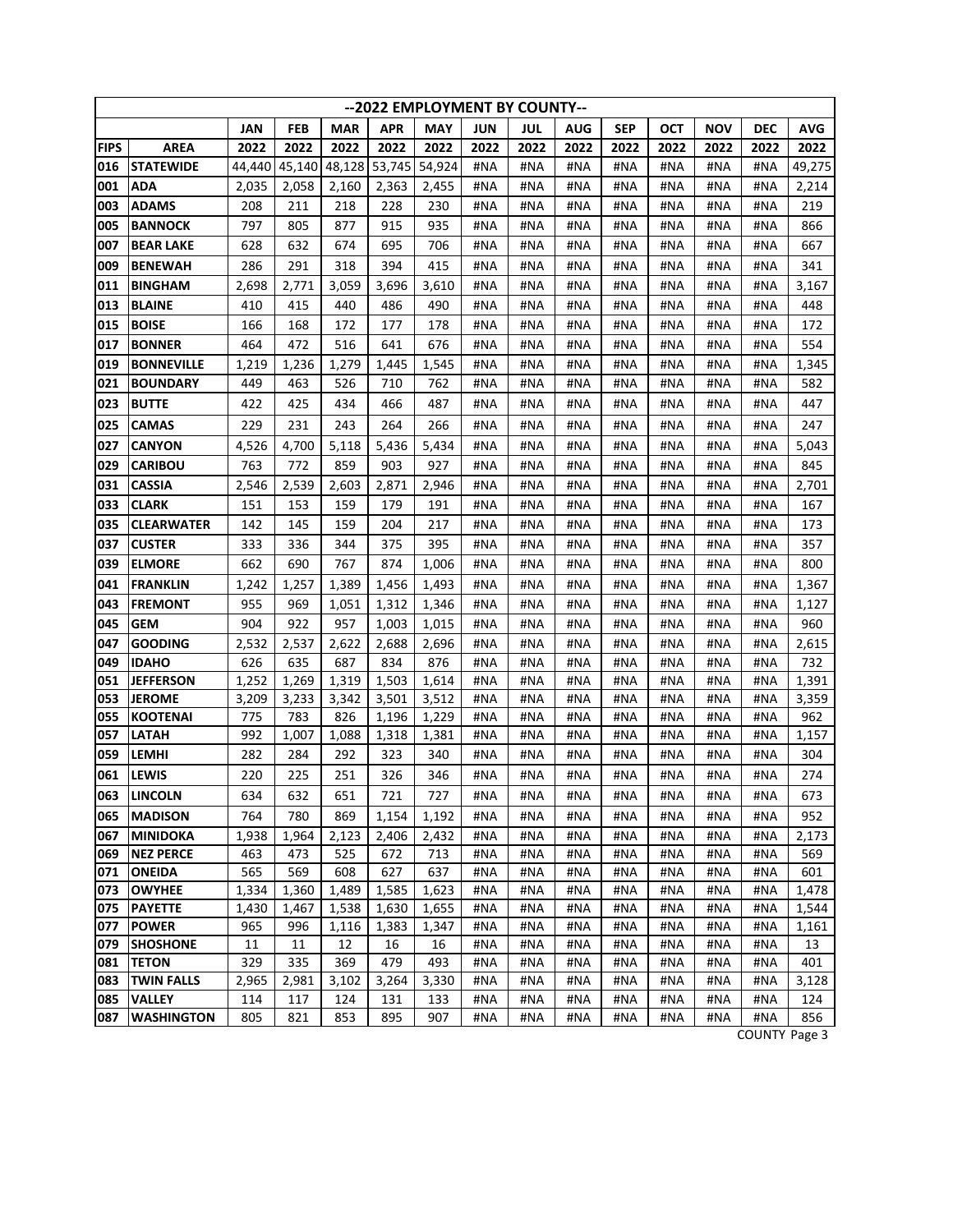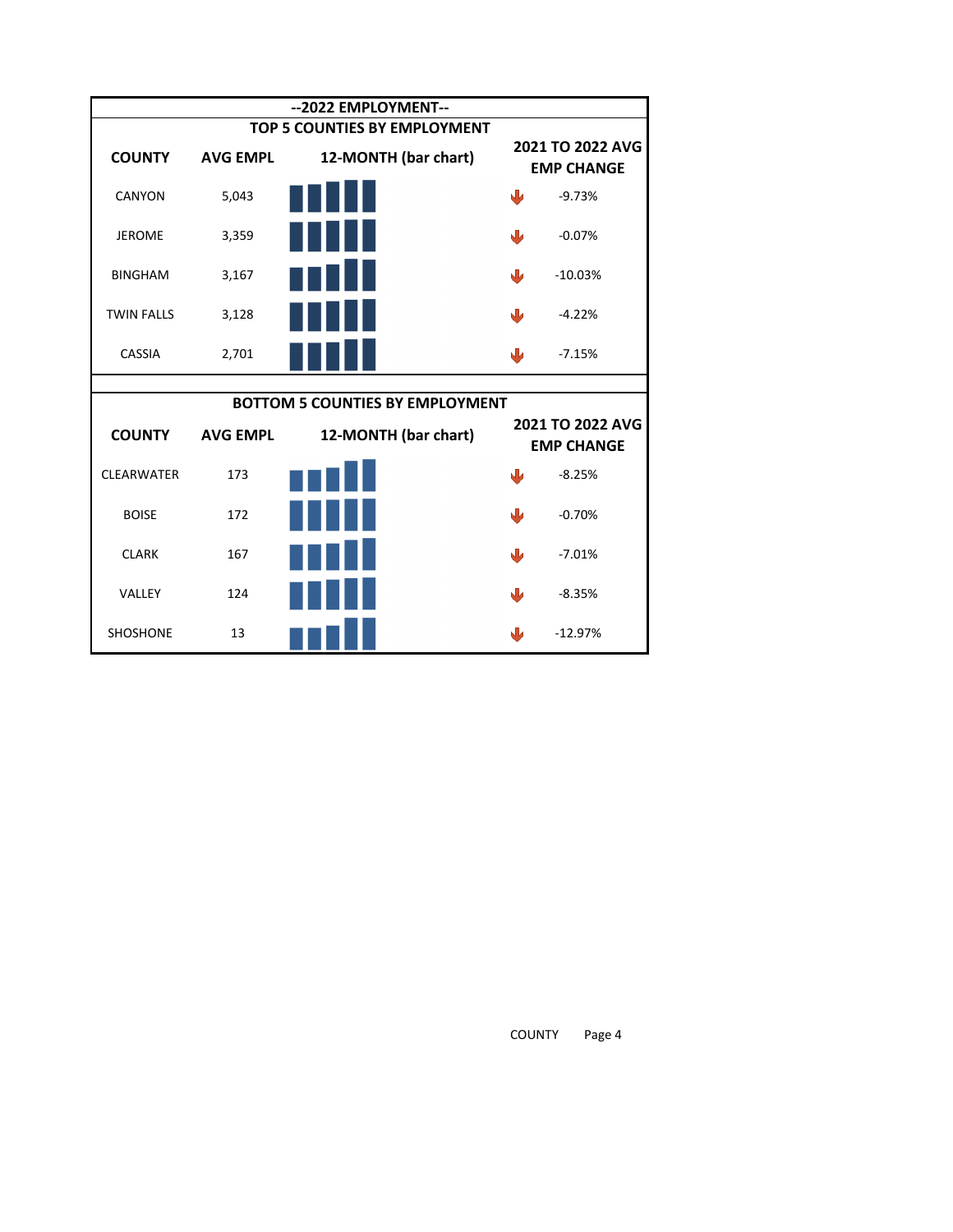| <b>REGION</b>    | 2018 2019 2020                     | 2021 | 12022 |
|------------------|------------------------------------|------|-------|
| <b>STATEWIDE</b> | 51,812 52,014 52,323 52,476 49,275 |      |       |

| REGION      | 2018  | 2019  | 2020  | 2021  | 2022  |   | <b>REGION</b>        | 2018  | 2019  | 2020  | 2021  | 2022                                       |
|-------------|-------|-------|-------|-------|-------|---|----------------------|-------|-------|-------|-------|--------------------------------------------|
| WAH         | 354   | 356   | 358   | 361   | 341   |   | <b>BLAINE</b>        | 452   | 458   | 464   | 470   | 448                                        |
| IER         | 612   | 606   | 602   | 596   | 554   |   | <b>CAMAS</b>         | 239   | 244   | 249   | 254   | 247                                        |
| IDARY       | 650   | 646   | 643   | 639   | 582   |   | <b>CASSIA</b>        | 2,889 | 2,896 | 2,902 | 2,909 | 2,701                                      |
| ENAI        | 844   | 861   | 892   | 897   | 962   |   | <b>IGOODING</b>      | 2,734 | 2,722 | 2,710 | 2,698 | 2,615                                      |
| HONE        | 17    | 16    | 15    | 15    | 13    | 4 | <b>JEROME</b>        | 3,257 | 3,313 | 3,364 | 3,362 | 3,359                                      |
| <b>HERN</b> | 2,476 | 2,486 | 2,510 | 2,509 | 2,452 |   | <b>LINCOLN</b>       | 697   | 698   | 703   | 704   | 673                                        |
|             |       |       |       |       |       |   | <b>IMINIDOKA</b>     | 2,321 | 2,326 | 2,330 | 2,336 | 2,173                                      |
|             |       |       |       |       |       |   | <b>TWIN FALLS</b>    | 3,258 | 3,261 | 3,264 | 3,266 | 3,128                                      |
|             |       |       |       |       |       |   | <b>ISOUTHCENTRAL</b> |       |       |       |       | 15,846   15,917   15,986   15,998   15,344 |

| <b>REGION</b>        | 2018  | 2019  | 2020  | 2021  | 2022  |
|----------------------|-------|-------|-------|-------|-------|
| <b>CLEARWATER</b>    | 198   | 195   | 192   | 189   | 173   |
| <b>IDAHO</b>         | 782   | 781   | 778   | 776   | 732   |
| <b>LATAH</b>         | 1.176 | 1.187 | 1,200 | 1.212 | 1,157 |
| <b>LEWIS</b>         | 308   | 305   | 302   | 298   | 274   |
| <b>NEZ PERCE</b>     | 624   | 621   | 619   | 616   | 569   |
| <b>NORTH CENTRAL</b> | 3,086 | 3,089 | 3,091 | 3,092 | 2,905 |

**‐‐Agricultural Employment Annual Average‐‐ \*2020 Average includes JAN‐MAY**

**NORTHERN 2,476 2,486 2,510 2,509 2,452** 

**BENEWAH**

**BOUNDARY**

**KOOTENAI**

**SHOSHONE**

**BONNER**

**1**

**2**

| <b>REGION</b>     | 2018  | 2019  | 2020  | 2021  | 2022  |   | <b>REGION</b>        | 2018  | 2019  | 2020  | 2021  | 2022  |
|-------------------|-------|-------|-------|-------|-------|---|----------------------|-------|-------|-------|-------|-------|
| <b>RWATER</b>     | 198   | 195   | 192   | 189   | 173   |   | <b>BANNOCK</b>       | 892   | 895   | 898   | 902   | 866   |
| Ο                 | 782   | 781   | 778   | 776   | 732   |   | <b>BEAR LAKE</b>     | 623   | 639   | 657   | 673   | 667   |
| н                 | 1,176 | 1,187 | 1,200 | 1,212 | 1,157 |   | <b>BINGHAM</b>       | 3.440 | 3,467 | 3,493 | 3,520 | 3,167 |
|                   | 308   | 305   | 302   | 298   | 274   | 5 | <b>CARIBOU</b>       | 879   | 882   | 886   | 889   | 845   |
| <b>PERCE</b>      | 624   | 621   | 619   | 616   | 569   |   | <b>IFRANKLIN</b>     | 1,386 | 1,399 | 1.412 | 1,426 | 1,367 |
| <b>TH CENTRAL</b> | 3,086 | 3,089 | 3,091 | 3,092 | 2,905 |   | <b>ONEIDA</b>        | 574   | 586   | 598   | 609   | 601   |
|                   |       |       |       |       |       |   | <b>POWER</b>         | 1.295 | 1,302 | 1,308 | 1,315 | 1,161 |
|                   |       |       |       |       |       |   | <b>ISOUTHEASTERN</b> | 9,089 | 9,170 | 9,251 | 9,333 | 8,674 |

|   |  | <b>REGION</b>                                                                                   | 2018   | 2019  | 2020  | 2021  | 2022                              |  |   |               | R |
|---|--|-------------------------------------------------------------------------------------------------|--------|-------|-------|-------|-----------------------------------|--|---|---------------|---|
|   |  | <b>ADA</b>                                                                                      | 2,213  | 2,243 | 2,271 | 2,301 | 2,214                             |  |   | <b>BONNI</b>  |   |
|   |  | <b>ADAMS</b>                                                                                    | 235    | 234   | 232   | 231   | 219                               |  |   | <b>BUTTE</b>  |   |
|   |  | <b>BOISE</b><br><b>CANYON</b><br><b>ELMORE</b><br><b>GEM</b><br><b>OWYHEE</b><br><b>PAYETTE</b> | 158    | 163   | 168   | 173   | 172                               |  |   | <b>CLARK</b>  |   |
|   |  |                                                                                                 | 5,513  | 5,538 | 5,563 | 5,587 | 5,043                             |  |   | <b>CUSTE</b>  |   |
| 3 |  |                                                                                                 | 942    | 948   | 944   | 942   | 800                               |  | 6 | <b>FREMO</b>  |   |
|   |  |                                                                                                 | 1,009  | 1,011 | 1,012 | 1,015 | 960                               |  |   | <b>JEFFER</b> |   |
|   |  |                                                                                                 | 1,626  | 1,563 | 1,598 | 1,559 | 1,478                             |  |   | <b>LEMHI</b>  |   |
|   |  |                                                                                                 | 1,605  | 1,618 | 1,632 | 1,645 | 1,544                             |  |   | <b>MADIS</b>  |   |
|   |  | <b>VALLEY</b>                                                                                   | 141    | 139   | 137   | 135   | 124                               |  |   | <b>TETON</b>  |   |
|   |  | <b>WASHINGTON</b>                                                                               | 882    | 888   | 894   | 901   | 856                               |  |   | <b>EASTEI</b> |   |
|   |  | <b>SOUTHWESTERN</b>                                                                             | 14.323 |       |       |       | 14.345   14.451   14.489   13.410 |  |   |               |   |

| <b>REGION</b>    | 2018  | 2019  | 2020  | 2021  | 2022  |   | <b>REGION</b>     | 2018  | 2019  | 2020  | 2021  | 2022  |
|------------------|-------|-------|-------|-------|-------|---|-------------------|-------|-------|-------|-------|-------|
| A                | 2.213 | 2,243 | 2.271 | 2.301 | 2.214 |   | <b>BONNEVILLE</b> | 1,433 | 1,437 | 1.440 | 1,445 | 1,345 |
| <b>AMS</b>       | 235   | 234   | 232   | 231   | 219   |   | <b>BUTTE</b>      | 426   | 435   | 446   | 457   | 447   |
| <b>ISE</b>       | 158   | 163   | 168   | 173   | 172   |   | <b>CLARK</b>      | 181   | 178   | 179   | 179   | 167   |
| <b>NYON</b>      | 5,513 | 5,538 | 5,563 | 5,587 | 5,043 |   | <b>CUSTER</b>     | 366   | 368   | 371   | 373   | 357   |
| <b>MORE</b>      | 942   | 948   | 944   | 942   | 800   | 6 | <b>FREMONT</b>    | 1,194 | 1,207 | 1,220 | 1,233 | 1,127 |
| М                | 1,009 | 1,011 | 1,012 | 1,015 | 960   |   | <b>JEFFERSON</b>  | 1,513 | 1,511 | 1,510 | 1,507 | 1,391 |
| <b>VYHEE</b>     | 1,626 | 1,563 | 1,598 | 1,559 | 1.478 |   | <b>LEMHI</b>      | 339   | 334   | 331   | 326   | 304   |
| YETTE            | 1,605 | 1,618 | 1,632 | 1,645 | L,544 |   | <b>IMADISON</b>   | 1,086 | 1,085 | 1,084 | 1,083 | 952   |
| LLEY             | 141   | 139   | 137   | 135   | 124   |   | <b>TETON</b>      | 454   | 454   | 453   | 452   | 401   |
| <b>ASHINGTON</b> | 882   | 888   | 894   | 901   | 856   |   | <b>EASTERN</b>    | 6.991 | 7,008 | 7,034 | 7,055 | 6,490 |

REGION Page 5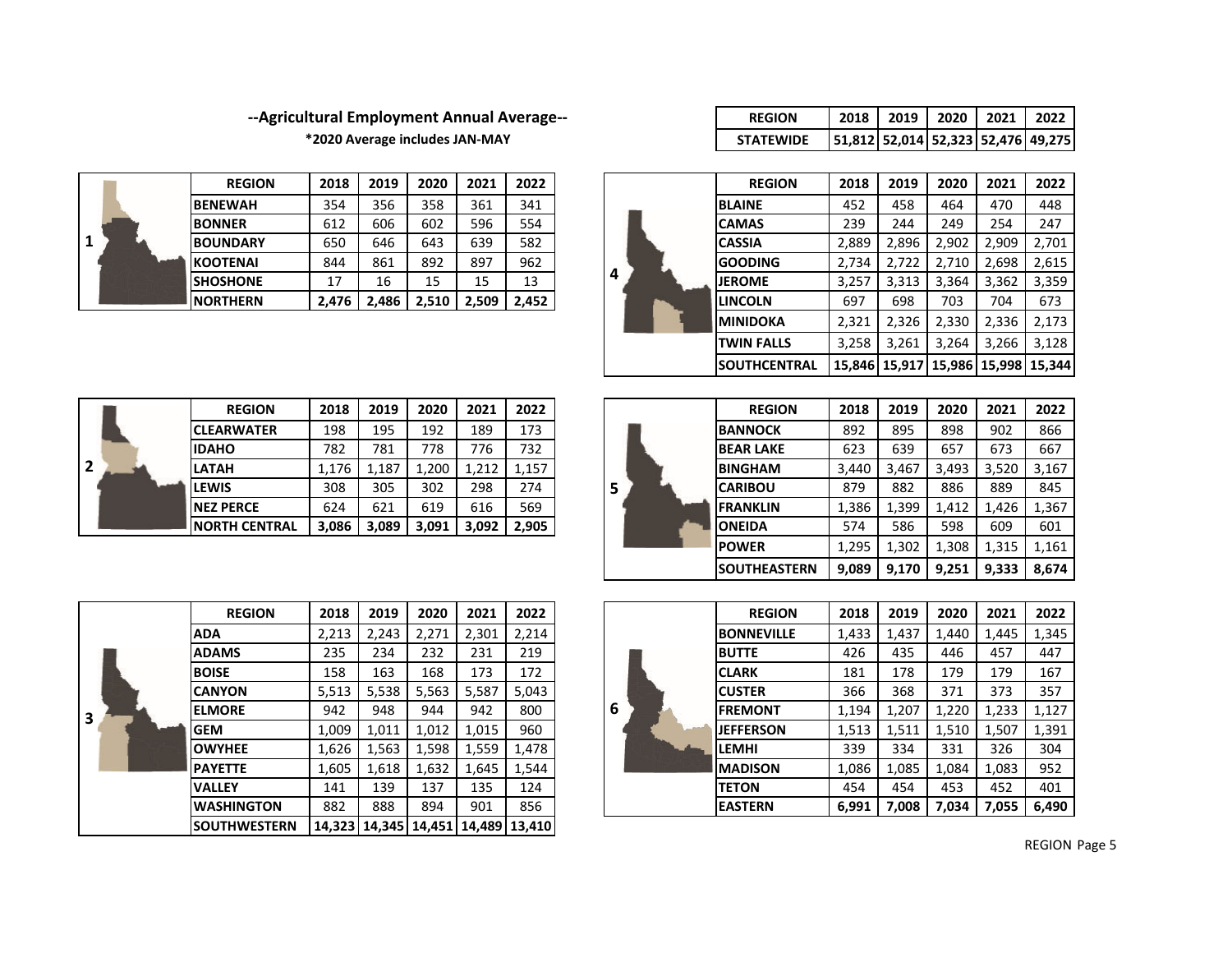| <b>FIPS</b><br>016<br>001<br>003 | <b>COUNTY</b><br><b>STATEWIDE</b><br><b>ADA</b><br><b>ADAMS</b><br><b>BANNOCK</b> | 54,924<br>2,455 | <b>TOTAL OPERATORS HIRED</b><br>14,360 |            | <b>FAMILY</b>  | %Change                              | %Change          |
|----------------------------------|-----------------------------------------------------------------------------------|-----------------|----------------------------------------|------------|----------------|--------------------------------------|------------------|
|                                  |                                                                                   |                 |                                        |            |                |                                      |                  |
|                                  |                                                                                   |                 |                                        | 40,014     | 550            | ₼ 2.19                               | ₼0.95            |
|                                  |                                                                                   |                 | 844                                    | 1,567      | 44             | ₼ 3.89                               | $\bigwedge$ 1.20 |
|                                  |                                                                                   | 230             | 112                                    | 115        | 3              | $\bigcap 0.88$                       | $J - 0.43$       |
| 005                              |                                                                                   | 935             | 380                                    | 549        | 6              | $\bigcap$ 2.19                       | 0.32             |
| 007                              | <b>BEAR LAKE</b>                                                                  | 706             | 393                                    | 305        | 8              | $\bigcap$ 1.58                       | ₼2.47            |
| 009                              | <b>BENEWAH</b>                                                                    | 415             | 147                                    | 264        | 4              | ₼ 5.33                               | ₼0.48            |
| 011                              | <b>BINGHAM</b>                                                                    | 3,610           | 993                                    | 2,581      | 36             | $1 - 2.33$                           | 0.73             |
| 013                              | <b>BLAINE</b>                                                                     | 490             | 164                                    | 316        | 10             | $\bigcap 0.82$                       | $\bigwedge$ 1.03 |
| 015                              | <b>BOISE</b>                                                                      | 178             | 111                                    | 65         | $\overline{2}$ | 0.56                                 | ₼2.89            |
| 017                              | <b>BONNER</b>                                                                     | 676             | 235                                    | 427        | 14             | ₼ 5.46                               | $-0.73$          |
| 019                              | <b>BONNEVILLE</b>                                                                 | 1,545           | 352                                    | 1,173      | 20             | ₼6.92                                | $\bigcirc$ 0.19  |
| 021                              | <b>BOUNDARY</b>                                                                   | 762             | 113                                    | 644        | 5              | <b>A</b> 7.32                        | $-0.39$          |
| 023                              | <b>BUTTE</b>                                                                      | 487             | 250                                    | 234        | 3              | $\bigcirc$ 4.51                      | $\bigcirc$ 2.53  |
| 025                              | <b>CAMAS</b>                                                                      | 266             | 114                                    | 151        | 1              | 0.76                                 | $\bigcap_{1.92}$ |
| 027                              | <b>CANYON</b>                                                                     | 5,434           | 1,290                                  | 4,110      | 34             | $J = 0.04$                           | $\bigcirc$ 0.44  |
| 029                              | <b>CARIBOU</b>                                                                    | 927             | 268                                    | 654        | 5              | ₼ 2.66                               | 0.22             |
| 031                              | <b>CASSIA</b>                                                                     | 2,946           | 436                                    | 2,491      | 19             | $\bigcap$ 2.61                       | 0.27             |
| 033                              | <b>CLARK</b>                                                                      | 191             | 44                                     | 147        | 0              | ₼6.70                                | 10.00            |
| 035                              | <b>CLEARWATER</b>                                                                 | 217             | 60                                     | 150        | 7              | ₼6.37                                | $J - 0.91$       |
| 037                              | <b>CUSTER</b>                                                                     | 395             | 165                                    | 226        | 4              | ₼ 5.33                               | $\bigcirc$ 0.77  |
| 039                              | <b>ELMORE</b>                                                                     | 1,006           | 162                                    | 836        | 8              | $\bigcap$ 15.10                      | $-0.10$          |
| 041                              | <b>FRANKLIN</b>                                                                   | 1,493           | 487                                    | 993        | 13             | ₼ 2.54                               | ₼0.88            |
| 043                              | <b>FREMONT</b>                                                                    | 1,346           | 439                                    | 897        | 10             | ₼ 2.59                               | ₼0.98            |
| 045                              | <b>GEM</b>                                                                        | 1,015           | 415                                    | 590        | 10             | $\bigwedge$ 1.20                     | 0.10             |
| 047                              | <b>GOODING</b>                                                                    | 2,696           | 196                                    | 2.479      | 21             | $\bigcirc$ 0.30                      | $U - 0.41$       |
| 049                              | <b>IDAHO</b>                                                                      | 876             | 356                                    | 493        | 27             | ₼ 5.04                               | $-0.11$          |
| 051                              | <b>JEFFERSON</b>                                                                  | 1,614           | 286                                    | 1,316      | 12             | ₼7.39                                | $-0.06$          |
| 053                              | <b>JEROME</b>                                                                     | 3,512           | 415                                    | 3,076      | 21             | $\bigcap 0.31$                       | 1.44             |
| 055                              | <b>KOOTENAI</b>                                                                   | 1.229           | 554                                    | 650        | 25             | $\binom{1}{1}$ 2.76                  | ₼21.08           |
| 057                              | LATAH                                                                             | 1,381           | 571                                    | 795        | 15             | 14.78                                | ₼0.88            |
| 059                              | <b>LEMHI</b>                                                                      | 340             | 125                                    | 206        | 9              | ₼5.26                                | $J = 0.87$       |
| 061                              | LEWIS                                                                             | 346             | 84                                     | 256        | 6              | $\bigcap 6.13$                       | $J - 0.86$       |
| 063                              | <b>LINCOLN</b>                                                                    | 727             | 227                                    | 493        | 7              | $\bigcap 0.83$                       | ₼0.69            |
| 065                              | <b>MADISON</b>                                                                    | 1,192           | 203                                    | 980        | 9              | ₼ 3.29                               | 10.00            |
| 067                              | <b>MINIDOKA</b>                                                                   | 2,432           | 390                                    | 2,025      | 17             | $\bigcap$ 1.08                       | 0.21             |
| 069                              | <b>NEZ PERCE</b>                                                                  | 713             | 192                                    | 506<br>284 | 15             | $\bigcap 6.10$<br>₼ 1.59             | $-0.56$          |
| 071<br>073                       | <b>ONEIDA</b><br><b>OWYHEE</b>                                                    | 637<br>1.623    | 347<br>475                             | 1,121      | 6<br>27        | ₼ 2.40                               | 1.92<br>13.84    |
| 075                              | <b>PAYETTE</b>                                                                    | 1,655           | 455                                    | 1,193      | 7              | $\binom{1.53}{ }$                    | ₼0.79            |
| 077                              | <b>POWER</b>                                                                      | 1,347           | 252                                    | 1,090      | 5              | $-2.60$                              | 10.37            |
| 079                              | <b>SHOSHONE</b>                                                                   | 16              | 5                                      | 6          | 5              | 0.00                                 | $J - 5.88$       |
| 081                              | <b>TETON</b>                                                                      | 493             | 112                                    | 381        | 0              | ₼ 2.92                               | $-0.20$          |
| 083                              | <b>TWIN FALLS</b>                                                                 | 3,330           | 746                                    | 2,541      | 43             | $\binom{1}{1}$ 2.02                  | 10.06            |
| 085                              | VALLEY                                                                            | 133             | 34                                     | 98         | 1              | $\bigwedge$ 1.53                     | 1.48             |
| 087                              | <b>WASHINGTON</b>                                                                 | 907             | 361                                    | 540        | 6              | $\bigcap$ 1.34<br><b>WORKER TYPE</b> | ₼0.78<br>Page 6  |

## **‐‐2022 (MAY) TYPE OF WORKER BY YEAR AND MONTH‐‐**

WORKER TYPE Page 6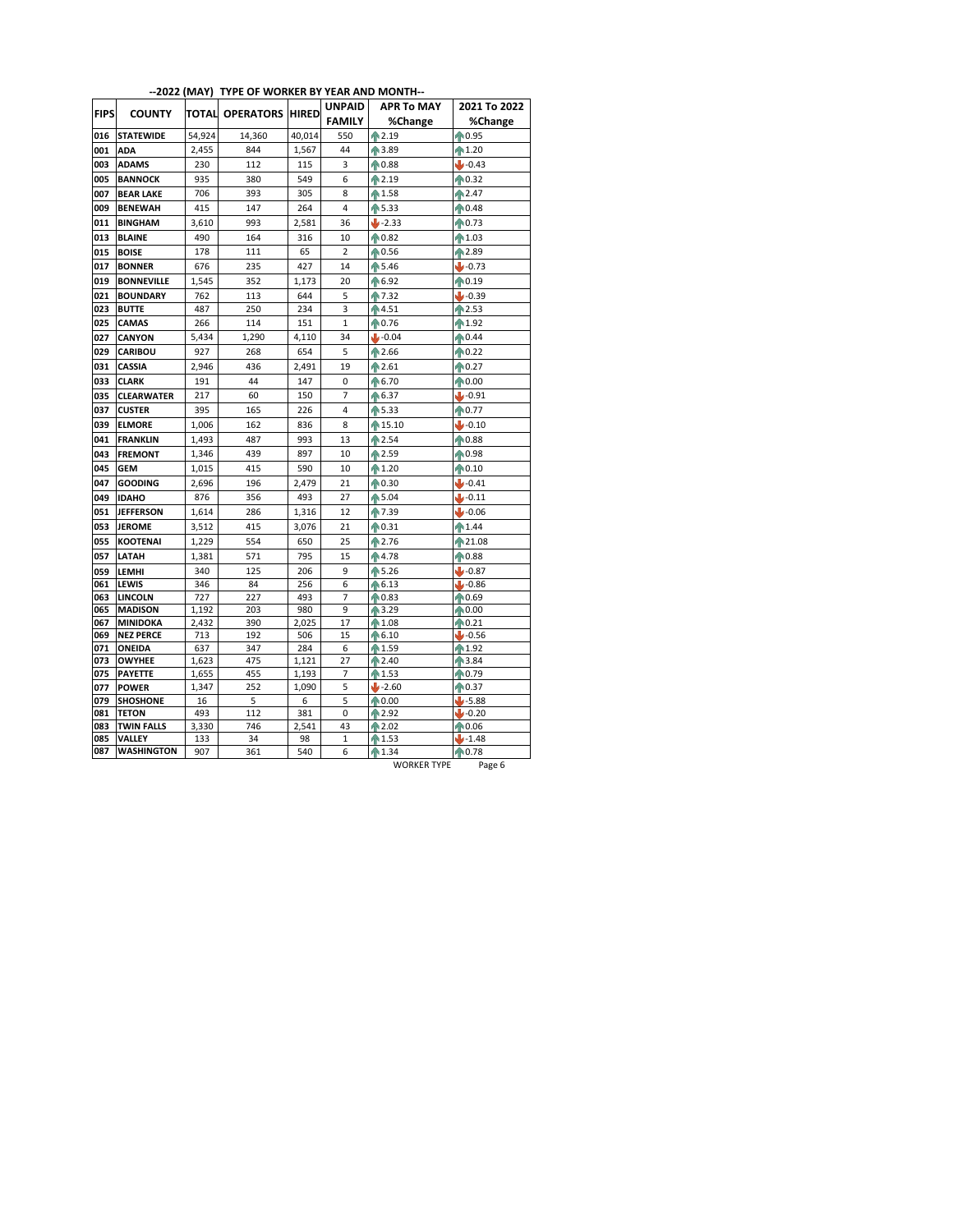## **‐‐2022 AG. EMPLOYMENT BY TYPE (JAN‐MAY)‐‐**









## **‐‐Total Percent Change by County‐‐**

|     | Mnth-To-Mnth             |         |       | Yr-To-Yr                 |         |
|-----|--------------------------|---------|-------|--------------------------|---------|
|     | <b>Top 5 Increase</b>    |         |       | <b>Top 5 Increase</b>    |         |
|     | 016 STATEWIDE            | 2.19    |       | 016 STATEWIDE            | 0.95    |
|     |                          |         |       |                          |         |
|     | 039 ELMORE               | 15.10   |       | 055 KOOTENAI             | 21.08   |
|     | 051 JEFFERSON            | 7.39    |       | 073 OWYHEE               | 3.84    |
|     | 021 BOUNDARY             | 7.32    | (MAY) | 015 BOISE                | 2.89    |
|     | 019 BONNEVILLE           | 6.92    |       | 023 BUTTE                | 2.53    |
|     | 033 CLARK                | 6.70    | 2022  | 007 BEAR LAKE            | 2.47    |
|     |                          |         |       |                          |         |
|     | <b>Bottom 5 Decrease</b> |         |       | <b>Bottom 5 Decrease</b> |         |
|     | 047 GOODING              | 0.30    |       | 061 LEWIS                | $-0.86$ |
|     | 079 SHOSHONE             | 0.00    |       | 059 LEMHI                | $-0.87$ |
|     | 027 CANYON               | $-0.04$ |       | 035 CLEARWATER           | $-0.91$ |
| 011 | <b>BINGHAM</b>           | $-2.33$ |       | 085 VALLEY               | $-1.48$ |
|     | 077 POWER                | $-2.60$ |       | 079 SHOSHONE             | $-5.88$ |
|     |                          |         |       |                          |         |

WORKER TYPE Page 7